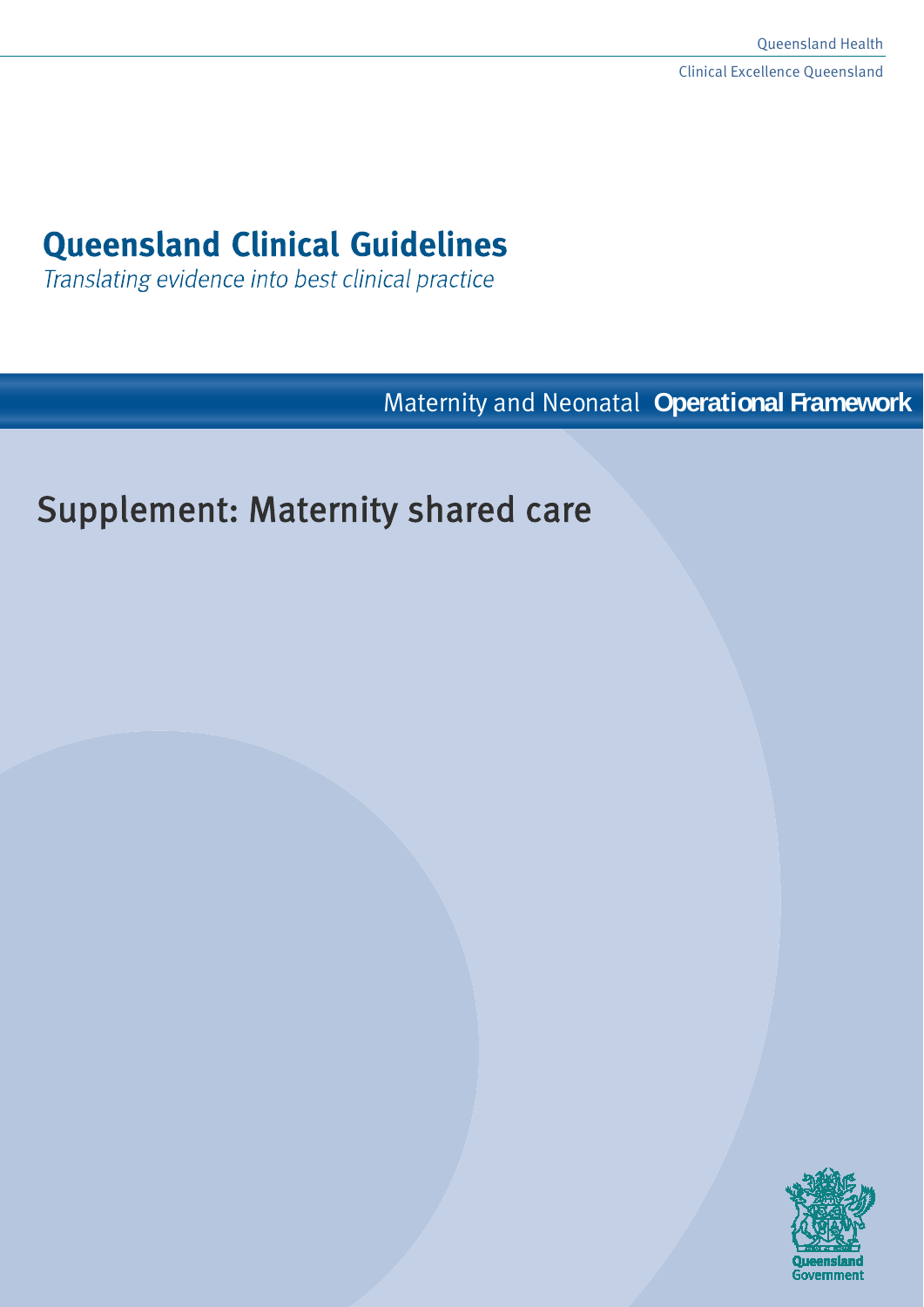#### **Table of Contents**

| 1              |  |
|----------------|--|
| 1.1            |  |
| 1.2            |  |
| 1.3            |  |
| 1.4            |  |
| 2              |  |
| 2.1            |  |
| 2.2            |  |
| 2.3            |  |
| 2.4            |  |
| 2.4.1          |  |
| 2.5            |  |
| 2.6            |  |
| 2.7            |  |
| 3 <sup>1</sup> |  |
| 3.1            |  |
| $\overline{4}$ |  |
| 4.1            |  |
| 4.2            |  |
| 4.3            |  |
| 4.3.1          |  |
| 4.3.2          |  |
| 4.3.3          |  |
| 4.4            |  |
| 4.5            |  |
| 4.6            |  |
|                |  |

#### **List of Tables**

© State of Queensland (Queensland Health) 2021



This work is licensed under a Creative Commons Attribution-NonCommercial-NoDerivatives V4.0 International licence. In essence, you are free to copy and communicate the work in its current form for non-commercial purposes, as long as you attribute Queensland Clinical Guidelines, Queensland Health and abide by the licence terms. You may not alter or adapt the work in any way. To view a copy of this licence, visit https://creativecommons.org/licenses/by-nc nd/4.0/deed.en

For further information contact Queensland Clinical Guidelines, RBWH Post Office, Herston Qld 4029, email Guidelines@health.gld.gov.au, For permissions beyond the scope of this licence contact: Intellectual Property Officer, Queensland Health, GPO Box 48, Brisbane Qld 4001, email ip officer@health.qld.gov.au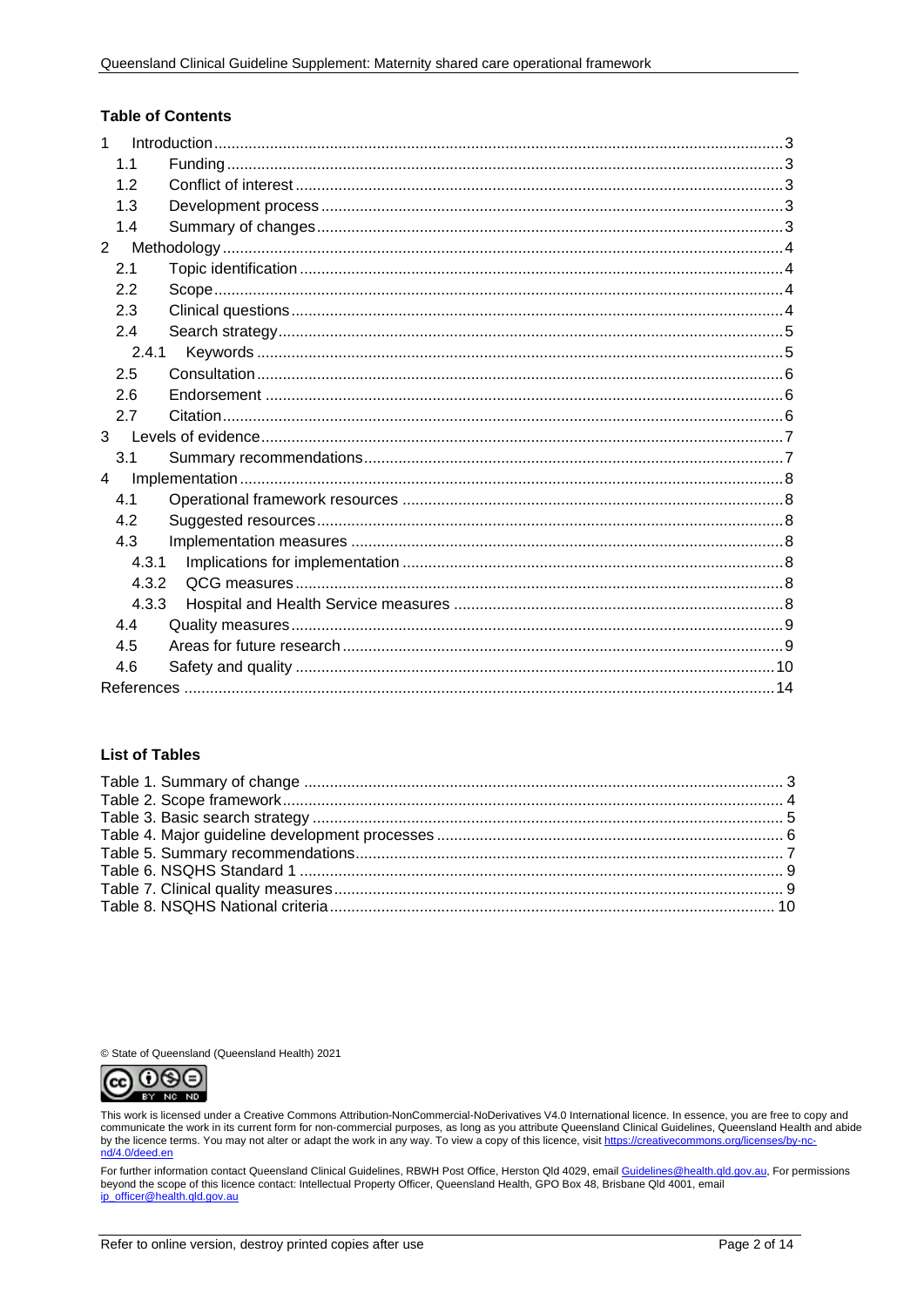# <span id="page-2-0"></span>**1 Introduction**

This document is a supplement to the Queensland Clinical Guideline (QCG) *Operational framework: Maternity shared care.* It provides supplementary information regarding guideline development, makes summary recommendations, suggests measures to assist implementation and quality activities and summarises changes (if any) to the guideline since original publication. Refer to the guideline for abbreviations, acronyms, flow charts and acknowledgements.

# <span id="page-2-1"></span>**1.1 Funding**

The development of this guideline was funded by Healthcare Improvement Unit, Queensland Health. Consumer representatives were paid a standard fee. Other working party members participated on a voluntary basis.

## <span id="page-2-2"></span>**1.2 Conflict of interest**

Declarations of conflict of interest were sought from working party members as per the Queensland Clinical Guidelines *[Conflict of Interest](http://www.health.qld.gov.au/qcg/development#coi)* statement. No conflict of interest was identified.

#### <span id="page-2-3"></span>**1.3 Development process**

<span id="page-2-4"></span>This version of the guideline followed the full review process.

#### **1.4 Summary of changes**

Queensland clinical guidelines are reviewed every 5 years or earlier if significant new evidence emerges. [Table 1](#page-2-5) provides a summary of changes made to the guidelines since original publication.

| <b>Publication date</b><br>Endorsed by:                                               | <b>Identifier</b> | Summary of major change                                                                                                                                    |
|---------------------------------------------------------------------------------------|-------------------|------------------------------------------------------------------------------------------------------------------------------------------------------------|
| August 2011                                                                           | MN11.27-V1-R16    | First publication.                                                                                                                                         |
| <b>May 2016</b><br><b>QCG Steering Committee</b>                                      | MN16.27-V2-R21    | Content endorsed as current with minor<br>amendments and updates.<br>Updates to format and presentation.                                                   |
| December 2021<br>Statewide Maternity and<br><b>Neonatal Clinical Network</b><br>(Q/d) | MN21.27-V3-R26    | Full review.<br>Content and references updated.<br>Updates to format and presentation.<br>Elements specific to the QCG Standard care<br>quideline removed. |

<span id="page-2-5"></span>Table 1. Summary of change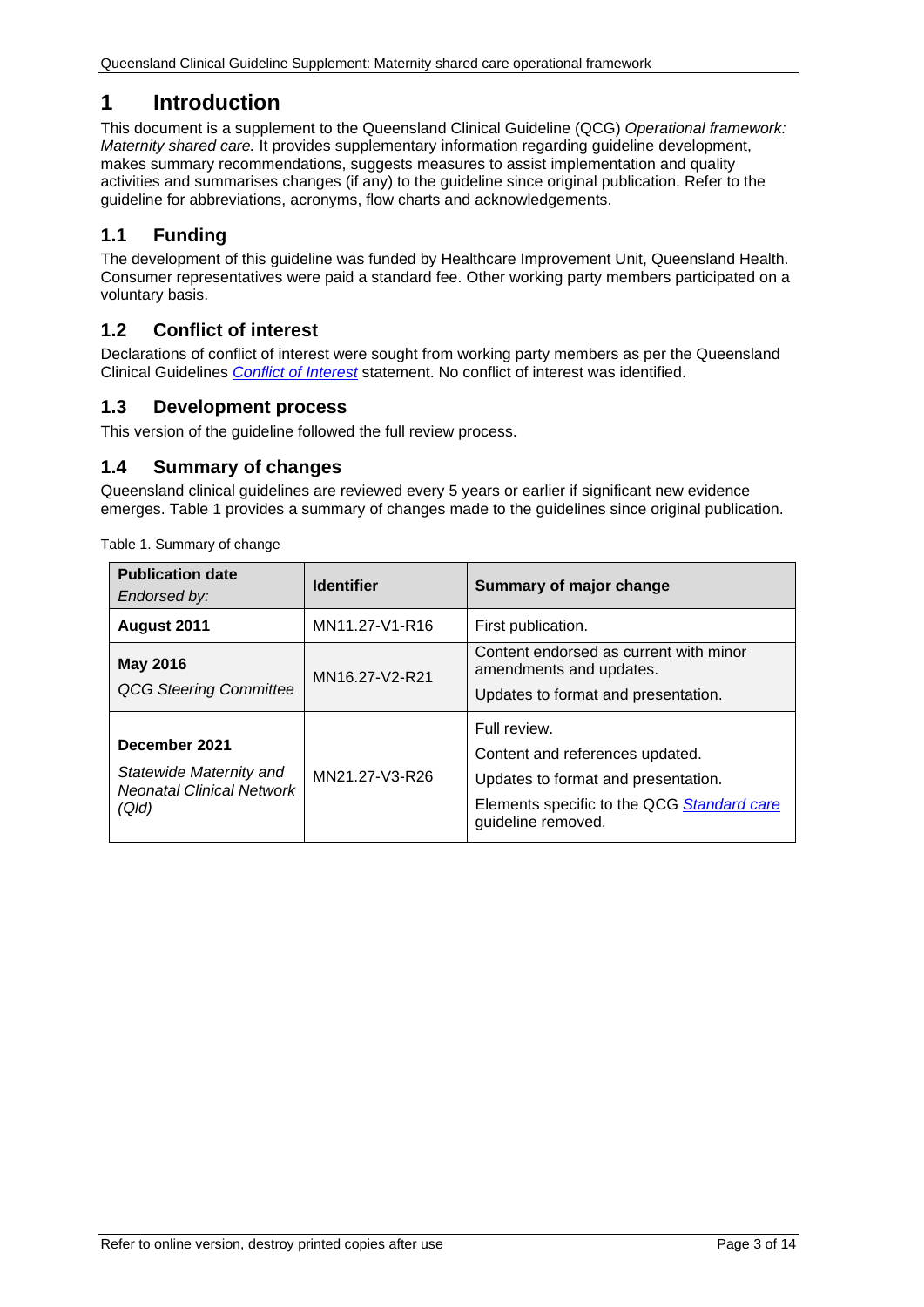# <span id="page-3-0"></span>**2 Methodology**

Queensland Clinical Guidelines (QCG) follows a rigorous process of guideline development. This process was endorsed by the Queensland Health Patient Safety and Quality Executive Committee in December 2009. The guidelines are best described as 'evidence informed consensus guidelines' and draw from the evidence base of existing national and international guidelines and the expert opinion of the working party.

## <span id="page-3-1"></span>**2.1 Topic identification**

The topic was identified as a priority in the Maternity and Newborn Services in Queensland Work Plan (2008–2012) as part of the Government response to Re-Birthing: report of the review of maternity services in Queensland.

## <span id="page-3-2"></span>**2.2 Scope**

<span id="page-3-4"></span>The scope of the guideline was determined using the following framework.

| Table 2. Scope framework |  |
|--------------------------|--|
|--------------------------|--|

| <b>Scope framework</b> |                                                                                                                                                                                                                                                                              |  |
|------------------------|------------------------------------------------------------------------------------------------------------------------------------------------------------------------------------------------------------------------------------------------------------------------------|--|
| <b>Population</b>      | • Pregnant women engaging in antenatal care<br>Healthcare professionals providing care to pregnant women in a variety of<br>settings                                                                                                                                         |  |
| <b>Purpose</b>         | Identify and clarify the roles and responsibilities of different healthcare<br>professionals involved in various models of antenatal care                                                                                                                                    |  |
| <b>Outcome</b>         | Support:<br>• Collaboration and communication between providers<br>• Women's choice in healthcare providers and models of care<br>Individual healthcare providers roles and responsibilities<br>• Facilitation of high quality care by all partners providing antenatal care |  |
| <b>Exclusions</b>      | Routine clinical care<br>$\bullet$<br>• Principles included in the Queensland Clinical Guideline Standard care                                                                                                                                                               |  |

## <span id="page-3-3"></span>**2.3 Clinical questions**

The following clinical questions were generated to inform the guideline scope and purpose:

- What are the principles of maternity care?
- What are the specific roles and responsibilities of maternity shared care partners?
- How is shared care provided?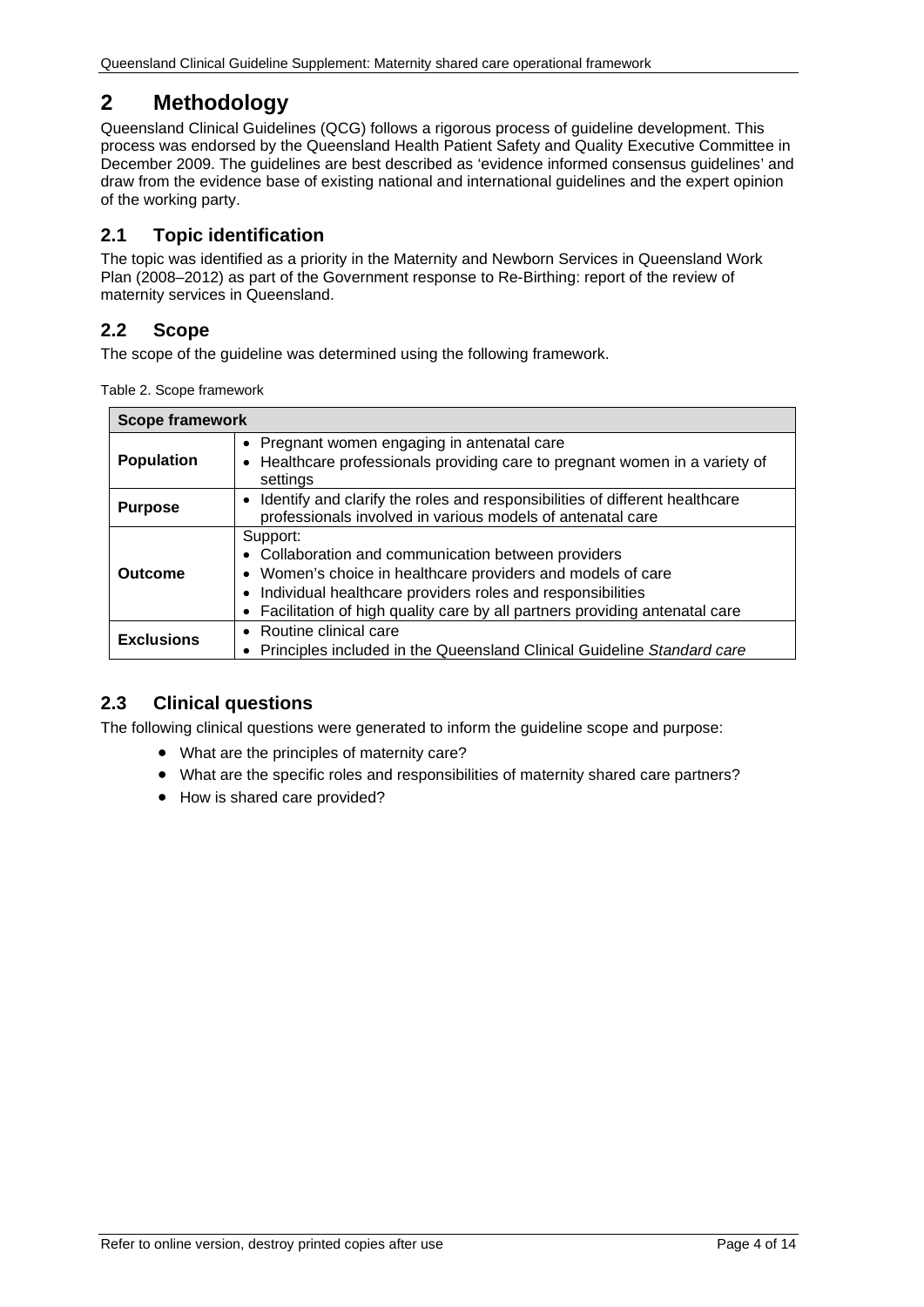## <span id="page-4-0"></span>**2.4 Search strategy**

A search of the literature was conducted during March 2021–June 2021. A further search was conducted in July 2021. The QCG search strategy is an iterative process that is repeated and amended as guideline development occurs (e.g. if additional areas of interest emerge, areas of contention requiring more extensive review are identified or new evidence is identified). All guidelines are developed using a basic search strategy. This involves both a formal and informal approach.

<span id="page-4-2"></span>

| Table 3. Basic search strategy |  |  |  |
|--------------------------------|--|--|--|
|--------------------------------|--|--|--|

| <b>Step</b> |                                                                                                             | <b>Consideration</b>                                                                                                                                                                                                                                                                                                                                                                                                                                                                                                                                            |
|-------------|-------------------------------------------------------------------------------------------------------------|-----------------------------------------------------------------------------------------------------------------------------------------------------------------------------------------------------------------------------------------------------------------------------------------------------------------------------------------------------------------------------------------------------------------------------------------------------------------------------------------------------------------------------------------------------------------|
| 1.          | Review clinical guidelines<br>developed by other<br>reputable groups relevant to<br>the clinical speciality | This may include national and/or international guideline<br>$\bullet$<br>writers, professional organisations, government<br>organisations, state based groups.<br>• This assists the guideline writer to identify:<br>o The scope and breadth of what others have found useful<br>for clinicians and informs the scope and clinical question<br>development<br>o Identify resources commonly found in guidelines such as<br>flowcharts, audit criteria and levels of evidence<br>o Identify common search and key terms<br>o Identify common and key references |
| 2.          | Undertake a foundation<br>search using key search<br>terms                                                  | • Construct a search using common search and key terms<br>identified during Step 1 above<br>Search the following databases<br>$\bullet$<br>o PubMed<br>o CINAHL<br>o Medline<br>o Cochrane Central Register of Controlled Trials<br>o EBSCO<br>o Embase<br>Studies published in English less than or equal to 5 years<br>previous are reviewed in the first instance. Other years<br>may be searched as are relevant to the topic<br>• Save and document the search<br>Add other databases as relevant to the clinical area                                     |
| 3.          | Develop search word list for<br>each clinical question                                                      | • This may require the development of clinical sub-questions<br>beyond those identified in the initial scope.<br>• Using the foundation search performed at Step 2 as the<br>baseline search framework, refine the search using the<br>specific terms developed for the clinical question<br>• Save and document the search strategy undertaken for<br>each clinical question                                                                                                                                                                                   |
| 4.          | Other search strategies                                                                                     | • Search the reference lists of reports and articles for<br>additional studies<br>Access other sources for relevant literature<br>o Known resource sites<br>o Internet search engines<br>o Relevant textbooks                                                                                                                                                                                                                                                                                                                                                   |

#### <span id="page-4-1"></span>**2.4.1 Keywords**

The following keywords were used in the basic search strategy: shared care, maternity shared care, collaborative care, antenatal care, models of antenatal care

Other keywords may have been used for specific aspects of the guideline.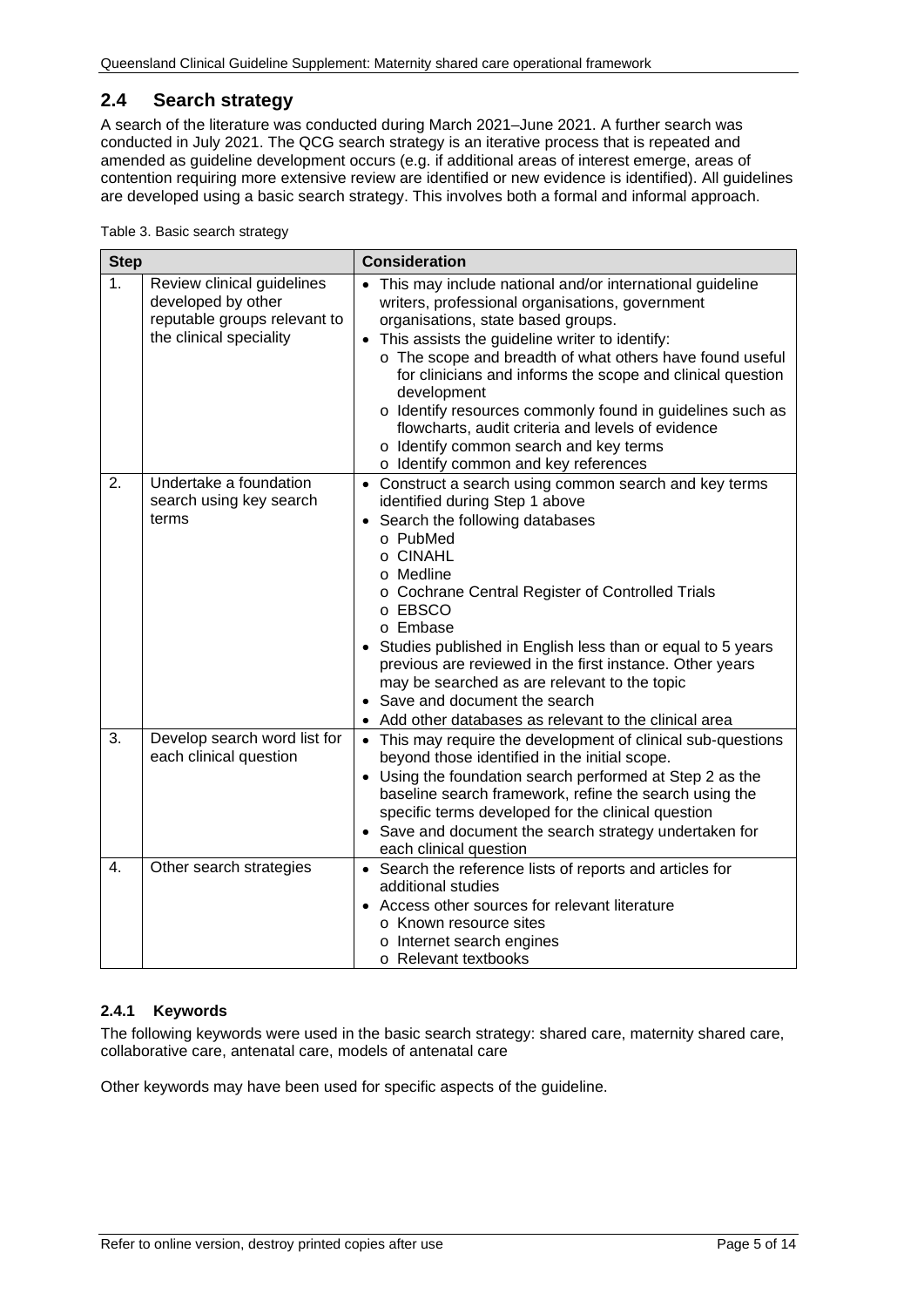## <span id="page-5-0"></span>**2.5 Consultation**

<span id="page-5-3"></span>Major consultative and development processes occurred between September and October 2021.

| <b>Activity</b><br><b>Process</b>                                                                                                                                                                                    |                                                                                                                                                                                                                                                                                                                                                                                                                 |
|----------------------------------------------------------------------------------------------------------------------------------------------------------------------------------------------------------------------|-----------------------------------------------------------------------------------------------------------------------------------------------------------------------------------------------------------------------------------------------------------------------------------------------------------------------------------------------------------------------------------------------------------------|
| The nominated Clinical Leads were approved by QCG Steering<br>$\bullet$<br><b>Clinical leads</b><br>Committee                                                                                                        |                                                                                                                                                                                                                                                                                                                                                                                                                 |
| Consumer participation was invited from a range of consumer focused<br>$\bullet$<br><b>Consumer</b><br>organisations who had previously accepted an invitation for on-going<br>participation<br>involvement with QCG |                                                                                                                                                                                                                                                                                                                                                                                                                 |
| <b>Working party</b>                                                                                                                                                                                                 | • An EOI for working party membership was distributed via email to<br>Queensland clinicians and stakeholders in August 2021<br>The working party was recruited from responses received<br>Working party members who participated in the working party consultation<br>$\bullet$<br>processes are acknowledged in the guideline<br>Working party consultation occurred in a virtual group via email<br>$\bullet$ |
| <b>Statewide</b><br>consultation                                                                                                                                                                                     | • Consultation was invited from Queensland clinicians and stakeholders<br>during September to October 2021<br>Feedback was received primarily via email<br>$\bullet$<br>All feedback was compiled and provided to the clinical lead and working<br>party members for review and comment                                                                                                                         |

Table 4. Major guideline development processes

## <span id="page-5-1"></span>**2.6 Endorsement**

The guideline was endorsed by the:

- Queensland Clinical Guidelines Steering Committee in November 2021
- Statewide Maternity and Neonatal Clinical Network (Queensland) in December 2021

#### <span id="page-5-2"></span>**2.7 Citation**

The recommended citation of Queensland Clinical Guidelines is in the following format:

Queensland Clinical Guidelines. [**Insert Guideline Title**]. Guideline No. [**Insert Guideline Number**]. Queensland Health. [**Insert Year of Publication**]. Available from: [www.health.qld.gov.au/qcg.](http://www.health.qld.gov.au/qcg)

#### **EXAMPLE:**

Queensland Clinical Guidelines. Normal birth. Guideline No. MN17.25-V3-R22. Queensland Health 2017. Available from: [www.health.qld.gov.au/qcg.](http://www.health.qld.gov.au/qcg)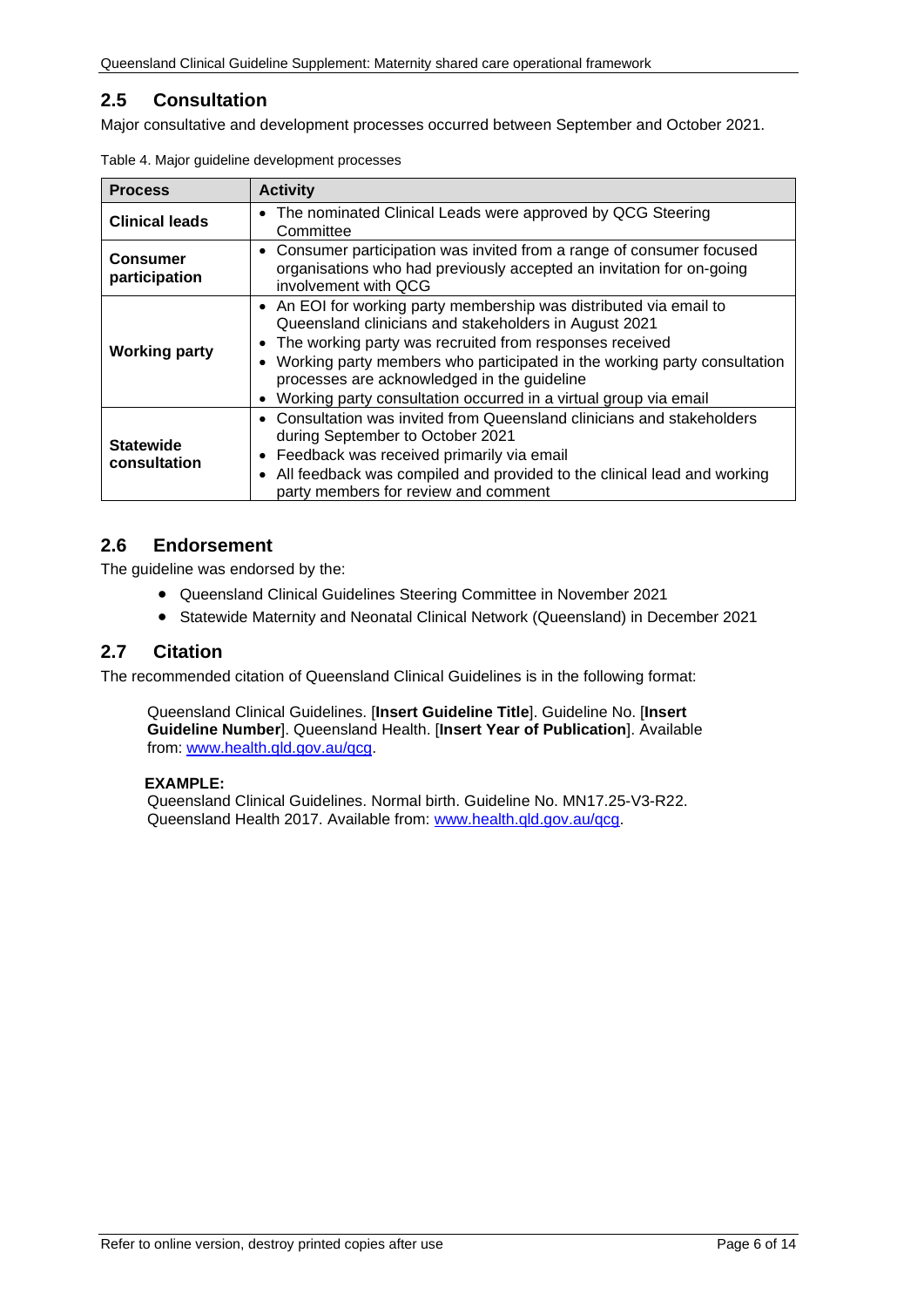# <span id="page-6-0"></span>**3 Levels of evidence**

The framework is the consensus opinion of the working party in 2011.

# <span id="page-6-1"></span>**3.1 Summary recommendations**

Summary recommendations and levels of evidence are outlined in Table 5. [Summary](#page-6-2)  [recommendations.](#page-6-2)

<span id="page-6-2"></span>Table 5. Summary recommendations

| <b>Recommendations</b> |                                                                                                                                                    | <b>Outcome</b> |
|------------------------|----------------------------------------------------------------------------------------------------------------------------------------------------|----------------|
|                        | Consider the clinical service capabilities of the facility in<br>determining care provision for pregnant women                                     | Consensus      |
| 2.                     | A multidisciplinary team approach is recommended for the care<br>of pregnant women                                                                 | Consensus      |
| 3.                     | Birthing facilities should provide an orientation program or<br>resources for primary maternity carers (PMC) participating in<br>shared care       | Consensus      |
| 4.                     | PMC should, at a minimum have adequate knowledge and skill<br>in obstetric care and be familiar with the policies of the<br>participating hospital | Consensus      |
| 5.                     | The Pregnancy Health Record (PHR) is the recommended<br>communication tool                                                                         | Consensus      |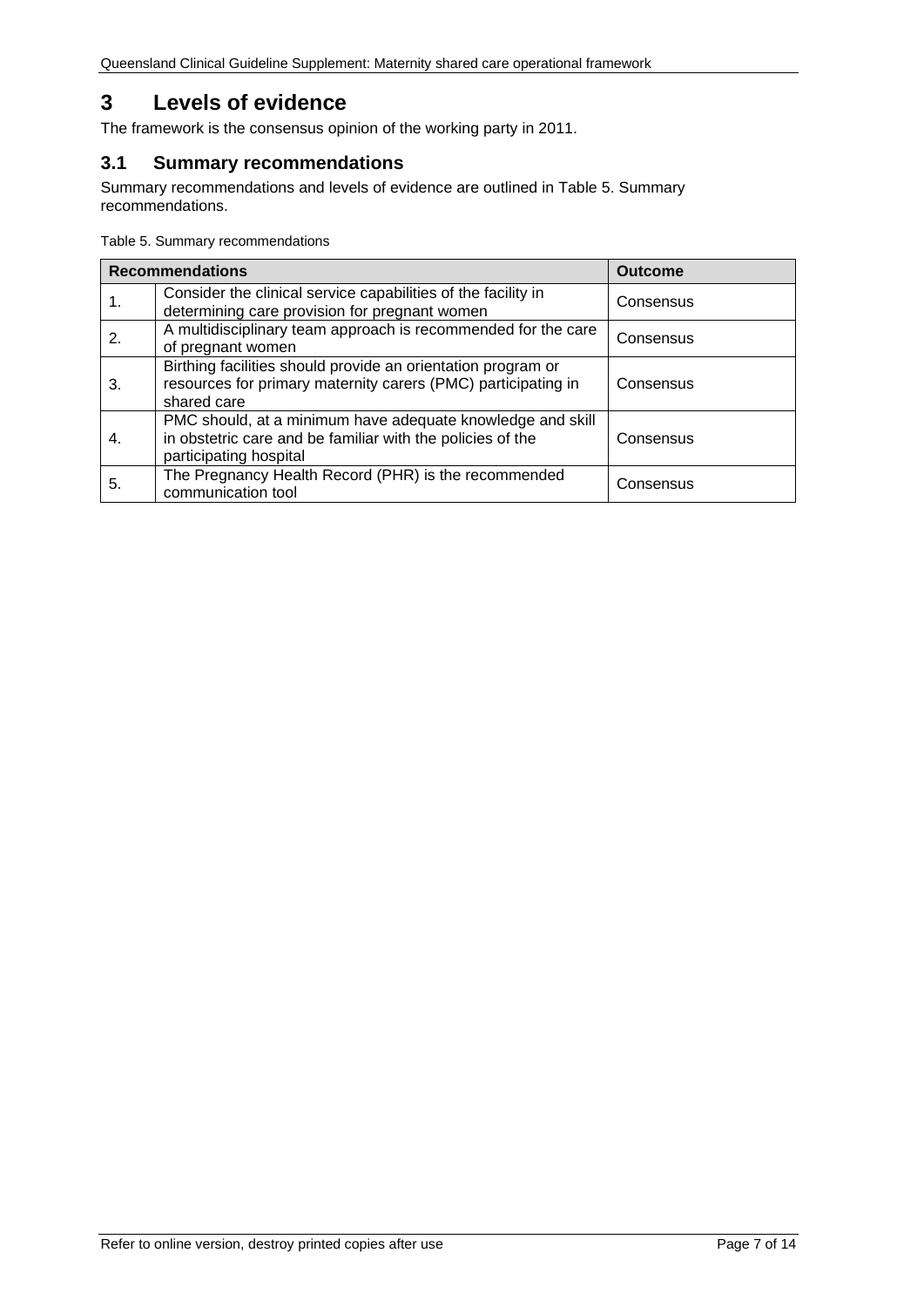# <span id="page-7-0"></span>**4 Implementation**

This guideline is applicable to all Queensland public and private maternity facilities. It can be downloaded in Portable Document Format (PDF) from [www.health.qld.gov.au/qcg](http://www.health.qld.gov.au/qcg)

#### <span id="page-7-1"></span>**4.1 Operational framework resources**

<span id="page-7-2"></span>There are no additional framework resources.

#### **4.2 Suggested resources**

During the development process no additional resources with potential to complement and enhance implementation and application were identified.

#### <span id="page-7-3"></span>**4.3 Implementation measures**

Suggested activities to assist implementation of the guideline are outlined below.

#### <span id="page-7-4"></span>**4.3.1 Implications for implementation**

The following areas may have implications for local implementation of the guideline recommendations. It is suggested they be considered for successful guideline implementation.

- Economic considerations including opportunity costs
- Human resource requirements including clinician skill mix and scope of practice
- Clinician education and training
- Equipment and consumables purchase and maintenance
- Consumer acceptance
- Model of care and service delivery

#### <span id="page-7-5"></span>**4.3.2 QCG measures**

- Notify Chief Executive Officer and relevant stakeholders
- Monitor emerging new evidence to ensure guideline reflects contemporaneous practice
- Capture user feedback
- Record and manage change requests

#### <span id="page-7-6"></span>**4.3.3 Hospital and Health Service measures**

Initiate, promote and support local systems and processes to integrate the guideline into clinical practice, including:

- Hospital and Health Service (HHS) Executive endorse the guidelines and their use in the HHS and communicate this to staff
- Promote the introduction of the guideline to relevant health care professionals
- Support education and training opportunities relevant to the guideline and service capabilities
- Align clinical care with guideline recommendations
- Undertake relevant implementation activities as outlined in the *Guideline implementation checklist* available at [www.health.qld.gov.au/qcg](http://www.health.qld.gov.au/qcg)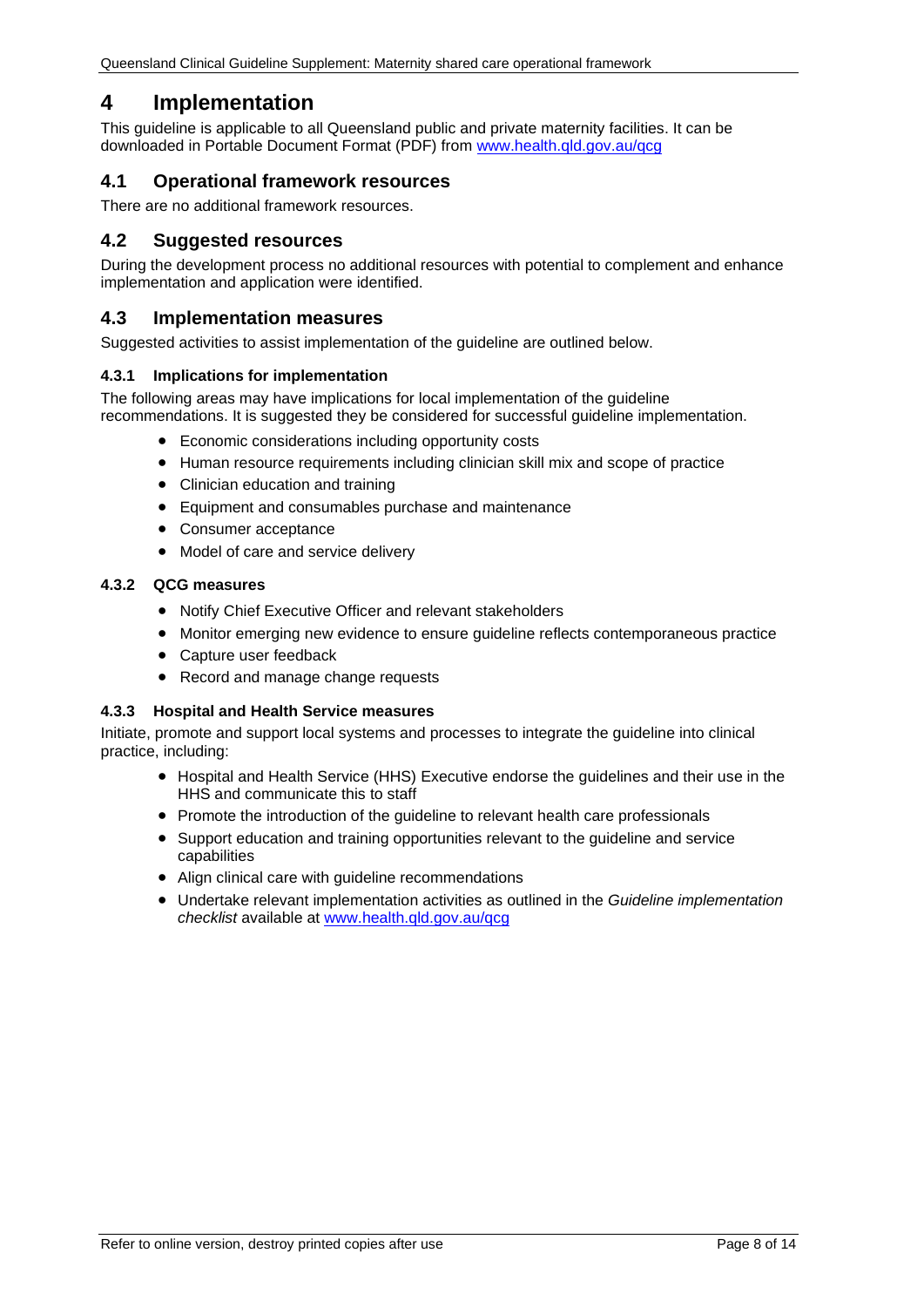#### <span id="page-8-0"></span>**4.4 Quality measures**

Auditing of guideline recommendations and content assists with identifying quality of care issues and provides evidence of compliance with the National Safety and Quality Health Service (NSQHS) Standards<sup>1</sup> [Refer to Table 6. [NSQHS Standard 1\]](#page-8-2). Suggested audit and quality measures are identified in [Table 7. Clinical quality measures.](#page-8-3)

<span id="page-8-2"></span>Table 6. NSQHS Standard 1

| NSQHS Standard 1: Clinical governance         |                                                                                                                                                                                           |  |
|-----------------------------------------------|-------------------------------------------------------------------------------------------------------------------------------------------------------------------------------------------|--|
| <b>Clinical performance and effectiveness</b> |                                                                                                                                                                                           |  |
| Criterion 1.27:                               | <b>Actions required:</b>                                                                                                                                                                  |  |
| Evidence based care                           | Provide clinicians with ready access to best-practice<br>а.<br>guidelines, integrated care pathways, clinical pathways and<br>decision support tools relevant to their clinical practice  |  |
|                                               | Support clinicians to use the best available evidence,<br>b.<br>including relevant clinical care standards developed by the<br>Australian Commission on Safety and Quality in Health Care |  |

<span id="page-8-3"></span>The following clinical quality measures are suggested:

Table 7. Clinical quality measures

| <b>No</b> | <b>Audit criteria</b>                                                                                                            | <b>Framework section</b>                  |
|-----------|----------------------------------------------------------------------------------------------------------------------------------|-------------------------------------------|
| 1.        | What proportion of women accessed shared care services?                                                                          | 2 Maternity care options<br>in Queensland |
| 2.        | What proportion of women had a completed pregnancy health<br>record (PHR) and maintained the copy throughout their<br>pregnancy? | 3.1 Pregnancy health<br>record            |
| 3.        | What proportion of women were given a discharge summary<br>for their primary maternity carer (PMC)?                              | 3.3 Birthing facility<br>responsibilities |

## <span id="page-8-1"></span>**4.5 Areas for future research**

During development there were no areas identified for future research.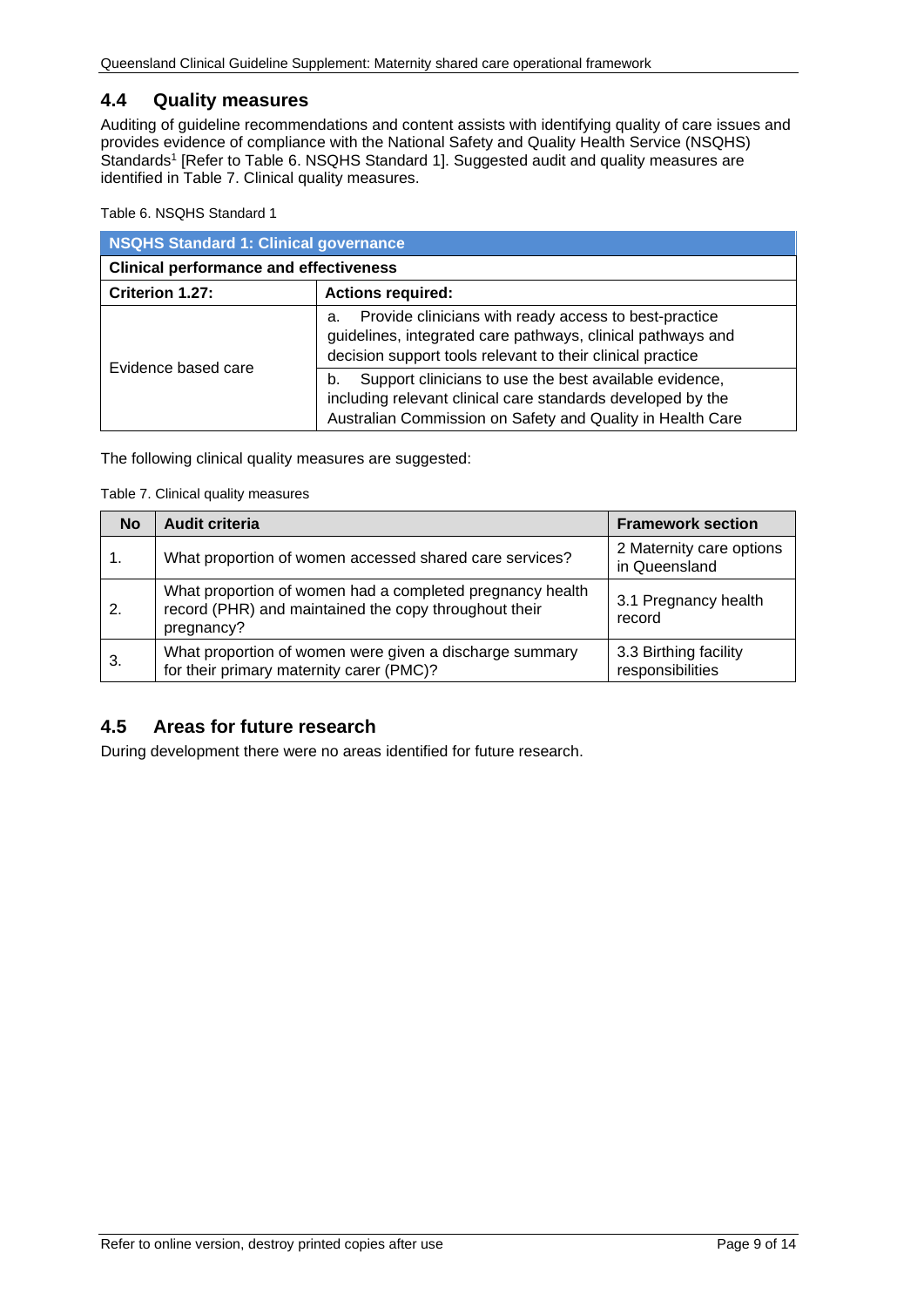## **4.6 Safety and quality**

In conjunction with the Queensland Clinical Guideline *Standard care2*, implementation of this guideline provides evidence of compliance with the National Safety and Quality Health Service Standards.

Table 8. NSQHS National criteria

<span id="page-9-1"></span><span id="page-9-0"></span>

| <b>NSQHS</b>                                                                                                                                                                                                                     | <b>Actions required</b>                                                                                                                                                                                                                                                                                                                                                                                                                                                   | $\boxtimes$ Evidence of compliance                                                                                                                                                                                                                                                                                                                                                                                                                                                                  |  |
|----------------------------------------------------------------------------------------------------------------------------------------------------------------------------------------------------------------------------------|---------------------------------------------------------------------------------------------------------------------------------------------------------------------------------------------------------------------------------------------------------------------------------------------------------------------------------------------------------------------------------------------------------------------------------------------------------------------------|-----------------------------------------------------------------------------------------------------------------------------------------------------------------------------------------------------------------------------------------------------------------------------------------------------------------------------------------------------------------------------------------------------------------------------------------------------------------------------------------------------|--|
| <b>NSQHS Standard 1: Clinical governance</b>                                                                                                                                                                                     |                                                                                                                                                                                                                                                                                                                                                                                                                                                                           |                                                                                                                                                                                                                                                                                                                                                                                                                                                                                                     |  |
| Patient safety and quality systems<br>Safety and quality systems are<br>integrated with governance processes<br>to enable organisations to actively<br>manage and improve the safety and<br>quality of health care for patients. | Diversity and high risk groups<br>1.15 The health service organisation:<br>a. Identifies the diversity of the consumers using its services<br>b. Identifies groups of patients using its services who are at higher<br>risk of harm<br>c. Incorporates information on the diversity of its consumers and<br>higher-risk groups into the planning and delivery of care                                                                                                     | Assessment and care appropriate to the cohort of patients is<br>⊻<br>identified in the guideline<br>High risk groups are identified in the guideline<br>☑<br>The guideline is based on the best available evidence<br>☑                                                                                                                                                                                                                                                                             |  |
| <b>Clinical performance and</b><br>effectiveness<br>The workforce has the right<br>qualifications, skills and supervision to                                                                                                     | <b>Evidence based care</b><br>1.27 The health service organisation has processes that:<br>a. Provide clinicians with ready access to best-practice guidelines,<br>integrated care pathways, clinical pathways and decision support<br>tools relevant to their clinical practice<br>b. Support clinicians to use the best available evidence, including<br>relevant clinical care standards developed by the Australian<br>Commission on Safety and Quality in Health Care | Queensland Clinical Guidelines is funded by Queensland Health<br>☑<br>to develop clinical guidelines relevant to the service line to guide<br>safe patient care across Queensland<br>The guideline provides evidence-based and best practice<br>☑<br>recommendations for care<br>☑<br>The guideline is endorsed for use in Queensland Health<br>facilities.<br>A desktop icon is available on every Queensland Health<br>☑<br>computer desktop to provide quick and easy access to the<br>guideline |  |
| provide safe, high-quality health care to<br>patients.                                                                                                                                                                           | Performance management<br>1.22 The health service organisation has valid and reliable<br>performance review processes that:<br>a. Require members of the workforce to regularly take part in a<br>review of their performance<br>b. Identify needs for training and development in safety and quality<br>c. Incorporate information on training requirements into the<br>organisation's training system                                                                   | The guideline has accompanying educational resources to<br>☑<br>support ongoing safety and quality education for identified<br>professional and personal development. The resources are<br>freely available on the internet http://www.health.qld.gov.au/qcg                                                                                                                                                                                                                                        |  |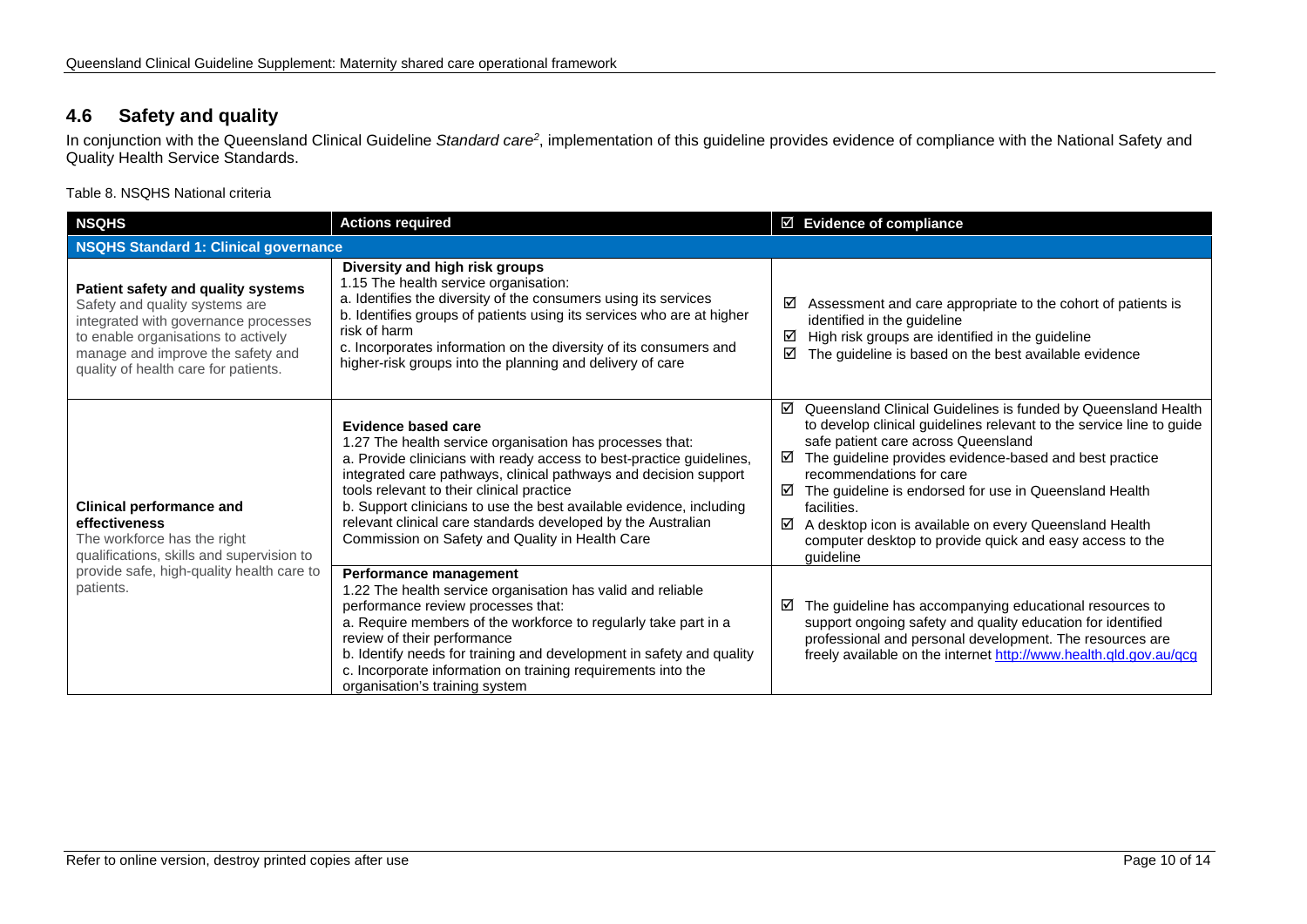| <b>NSQHS</b>                                                                                                                                                                                                                     | <b>Actions required</b>                                                                                                                                                                                                                                                                                                                                                                                                                                                                                                                                                                                                                                                                                                                                                                                                                                                                                                                                                                         | $\boxdot$ Evidence of compliance                                                                                                                                                                                                                                                                                                                                                                                                                                      |  |  |
|----------------------------------------------------------------------------------------------------------------------------------------------------------------------------------------------------------------------------------|-------------------------------------------------------------------------------------------------------------------------------------------------------------------------------------------------------------------------------------------------------------------------------------------------------------------------------------------------------------------------------------------------------------------------------------------------------------------------------------------------------------------------------------------------------------------------------------------------------------------------------------------------------------------------------------------------------------------------------------------------------------------------------------------------------------------------------------------------------------------------------------------------------------------------------------------------------------------------------------------------|-----------------------------------------------------------------------------------------------------------------------------------------------------------------------------------------------------------------------------------------------------------------------------------------------------------------------------------------------------------------------------------------------------------------------------------------------------------------------|--|--|
| <b>NSQHS Standard 1: Clinical governance</b>                                                                                                                                                                                     |                                                                                                                                                                                                                                                                                                                                                                                                                                                                                                                                                                                                                                                                                                                                                                                                                                                                                                                                                                                                 |                                                                                                                                                                                                                                                                                                                                                                                                                                                                       |  |  |
| Patient safety and quality systems<br>Safety and quality systems are<br>integrated with governance processes<br>to enable organisations to actively<br>manage and improve the safety and<br>quality of health care for patients. | <b>Policies and procedures</b><br>1.7 The health service organisation uses a risk management<br>approach to:<br>a. Set out, review, and maintain the currency and effectiveness of,<br>policies, procedures and protocols<br>b. Monitor and take action to improve adherence to policies,<br>procedures and protocols<br>c. Review compliance with legislation, regulation and jurisdictional<br>requirements                                                                                                                                                                                                                                                                                                                                                                                                                                                                                                                                                                                   | $\boxtimes$ QCG has established processes to review and maintain all<br>guidelines and associated resources<br>Change requests are managed to ensure currency of published<br>☑<br>guidelines<br>☑<br>Implementation tools and checklist are provided to assist with<br>adherence to guidelines<br>Suggested audit criteria are provided in guideline supplement<br>☑<br>The guidelines comply with legislation, regulation and<br>☑<br>jurisdictional requirements   |  |  |
| <b>NSQHS Standard 2: Partnering with Consumers</b>                                                                                                                                                                               |                                                                                                                                                                                                                                                                                                                                                                                                                                                                                                                                                                                                                                                                                                                                                                                                                                                                                                                                                                                                 |                                                                                                                                                                                                                                                                                                                                                                                                                                                                       |  |  |
| <b>Health literacy</b><br>Health service organisations<br>communicate with consumers in a way<br>that supports effective partnerships.                                                                                           | Communication that supports effective partnerships<br>2.8 The health service organisation uses communication<br>mechanisms that are tailored to the diversity of the consumers who<br>use its services and, where relevant, the diversity of the local<br>community<br>2.9 Where information for patients, carers, families and consumers<br>about health and health services is developed internally, the<br>organisation involves consumers in its development and review<br>2.10 The health service organisation supports clinicians to<br>communicate with patients, carers, families and consumers about<br>health and health care so that:<br>a. Information is provided in a way that meets the needs of patients,<br>carers, families and consumers<br>b. Information provided is easy to understand and use<br>c. The clinical needs of patients are addressed while they are in the<br>health service organisation<br>d. Information needs for ongoing care are provided on discharge | $\boxtimes$ Consumer consultation was sought and obtained during the<br>development of the guideline. Refer to the acknowledgement<br>section of the guideline for details<br>Consumer information is developed to align with the guideline<br>☑<br>and included consumer involvement during development and<br>review<br>☑ The consumer information was developed using plain English<br>and with attention to literacy and ease of reading needs of the<br>consumer |  |  |
| Partnering with consumers in<br>organisational design and<br>governance<br>Consumers are partners in the design<br>and governance of the organisation.                                                                           | Partnerships in healthcare governance planning, design,<br>measurement and evaluation<br>2.11 The health service organisation:<br>a. Involves consumers in partnerships in the governance of, and to<br>design, measure and evaluate, health care<br>b. Has processes so that the consumers involved in these<br>partnerships reflect the diversity of consumers who use the service<br>or, where relevant, the diversity of the local community<br>2.14 The health service organisation works in partnership with<br>consumers to incorporate their views and experiences into training<br>and education for the workforce                                                                                                                                                                                                                                                                                                                                                                     | $\boxtimes$ Consumers are members of guideline working parties<br>$\boxtimes$ The guideline is based on the best available evidence<br>$\boxtimes$ The guidelines and consumer information are endorsed by the<br>QCG and Queensland Statewide Maternity and Neonatal Clinical<br>Network Steering Committees which includes consumer<br>membership                                                                                                                   |  |  |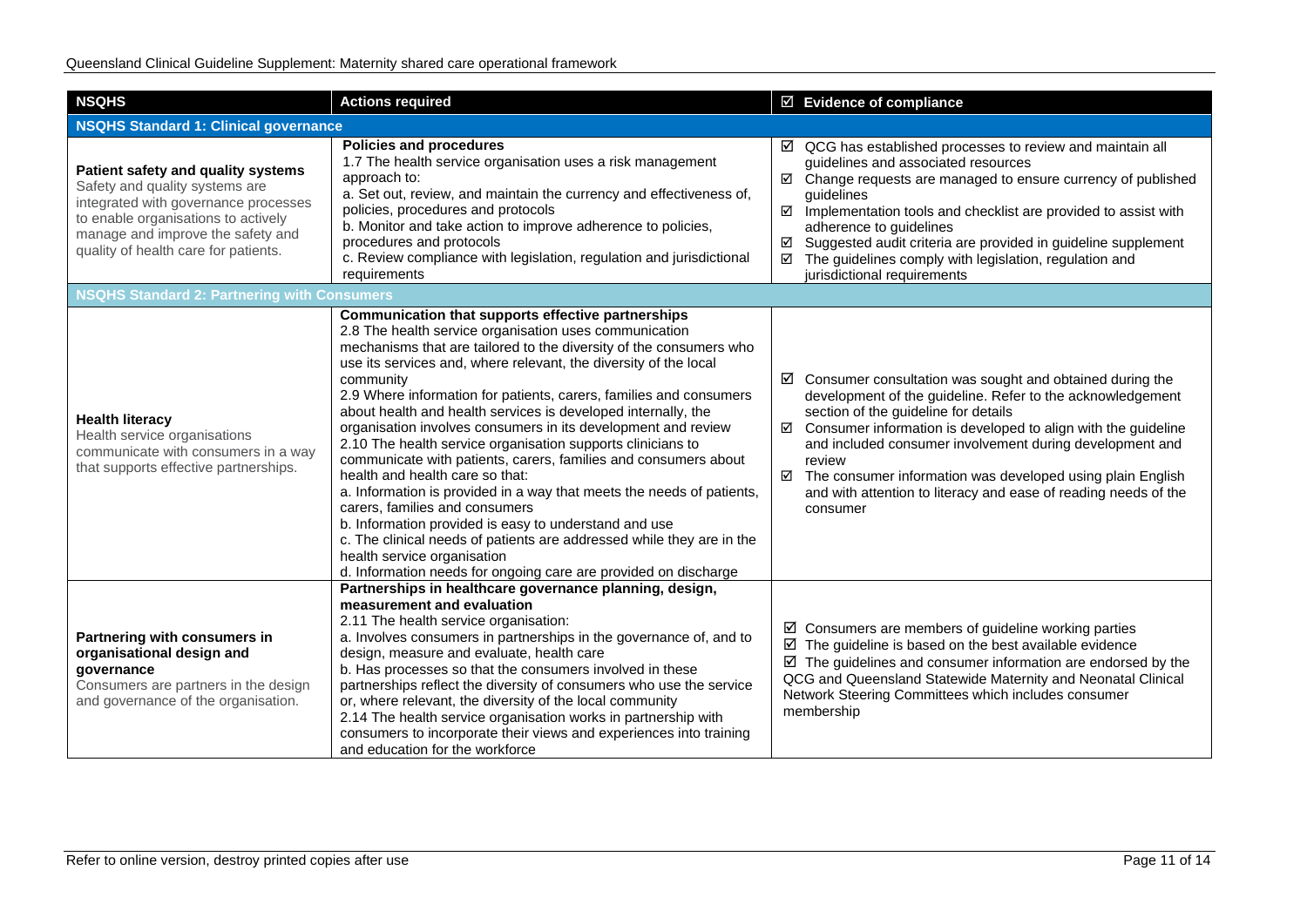| <b>NSQHS</b>                                                                                                                                                                                                                                  | <b>Actions required</b>                                                                                                                                                                                                                                                                                                                                                                                                                                                                                                                                                                                                                                                                                                                                                                                                                                                                                                                                                                                                                                                                                                                                                                                                                                                                            | ☑ Evidence of compliance                                                                                                                                                                                                                                                                                                                                                                                                                                                                                     |  |  |
|-----------------------------------------------------------------------------------------------------------------------------------------------------------------------------------------------------------------------------------------------|----------------------------------------------------------------------------------------------------------------------------------------------------------------------------------------------------------------------------------------------------------------------------------------------------------------------------------------------------------------------------------------------------------------------------------------------------------------------------------------------------------------------------------------------------------------------------------------------------------------------------------------------------------------------------------------------------------------------------------------------------------------------------------------------------------------------------------------------------------------------------------------------------------------------------------------------------------------------------------------------------------------------------------------------------------------------------------------------------------------------------------------------------------------------------------------------------------------------------------------------------------------------------------------------------|--------------------------------------------------------------------------------------------------------------------------------------------------------------------------------------------------------------------------------------------------------------------------------------------------------------------------------------------------------------------------------------------------------------------------------------------------------------------------------------------------------------|--|--|
| <b>NSQHS Standard 6: Communicating for safety</b>                                                                                                                                                                                             |                                                                                                                                                                                                                                                                                                                                                                                                                                                                                                                                                                                                                                                                                                                                                                                                                                                                                                                                                                                                                                                                                                                                                                                                                                                                                                    |                                                                                                                                                                                                                                                                                                                                                                                                                                                                                                              |  |  |
| <b>Clinical governance and quality</b><br>improvement to support effective<br>communication<br>Systems are in place for effective and<br>coordinated communication that<br>supports the delivery of continuous and<br>safe care for patients. | Integrating clinical governance<br>6.1 Clinicians use the safety and quality systems from the Clinical<br>Governance Standard when:<br>a. Implementing policies and procedures to support effective clinical<br>communication<br>b. Managing risks associated with clinical communication<br>c. Identifying training requirements for effective and coordinated<br>clinical communication<br><b>Partnering with consumers</b><br>6.3 Clinicians use organisational processes from the Partnering with<br>Consumers Standard to effectively communicate with patients,<br>carers and families during high-risk situations to:<br>a. Actively involve patients in their own care<br>b. Meet the patient's information needs<br>c. Share decision-making<br>Organisational processes to support effective communication<br>6.4 The health service organisation has clinical communications<br>processes to support effective communication when:<br>a. Identification and procedure matching should occur<br>b. All or part of a patient's care is transferred within the organisation,<br>between multidisciplinary teams, between clinicians or between<br>organisations; and on discharge<br>c. Critical information about a patient's care, including information on<br>risks, emerges or changes | $\boxtimes$ Requirements for effective clinical communication by clinicians<br>are identified<br>$\boxtimes$ The guideline provides evidence-based and best practice<br>recommendations for communication between clinicians<br>$\boxtimes$ The guideline provides evidence-based and best practice<br>recommendations for communication with patients, carers and<br>families<br>☑<br>The guideline provides evidence-based and best practice<br>recommendations for discharge planning and follow -up care |  |  |
| <b>Communication of critical</b><br>information<br>Systems to effectively communicate<br>critical information and risks when they<br>emerge or change are used to ensure<br>safe patient care.                                                | <b>Communicating critical information</b><br>6.9 Clinicians and multidisciplinary teams use clinical<br>communication processes to effectively communicate critical<br>information, alerts and risks, in a timely way, when they emerge or<br>change to:<br>a. Clinicians who can make decisions about care<br>b. Patients, carers and families, in accordance with the wishes of the<br>patient<br>6.10 The health service organisation ensures that there are<br>communication processes for patients, carers and families to directly<br>communicate critical information and risks about care to clinicians                                                                                                                                                                                                                                                                                                                                                                                                                                                                                                                                                                                                                                                                                    | $\boxtimes$ Requirements for effective clinical communication of critical<br>information are identified<br>$\boxtimes$ Requirements for escalation of care are identified                                                                                                                                                                                                                                                                                                                                    |  |  |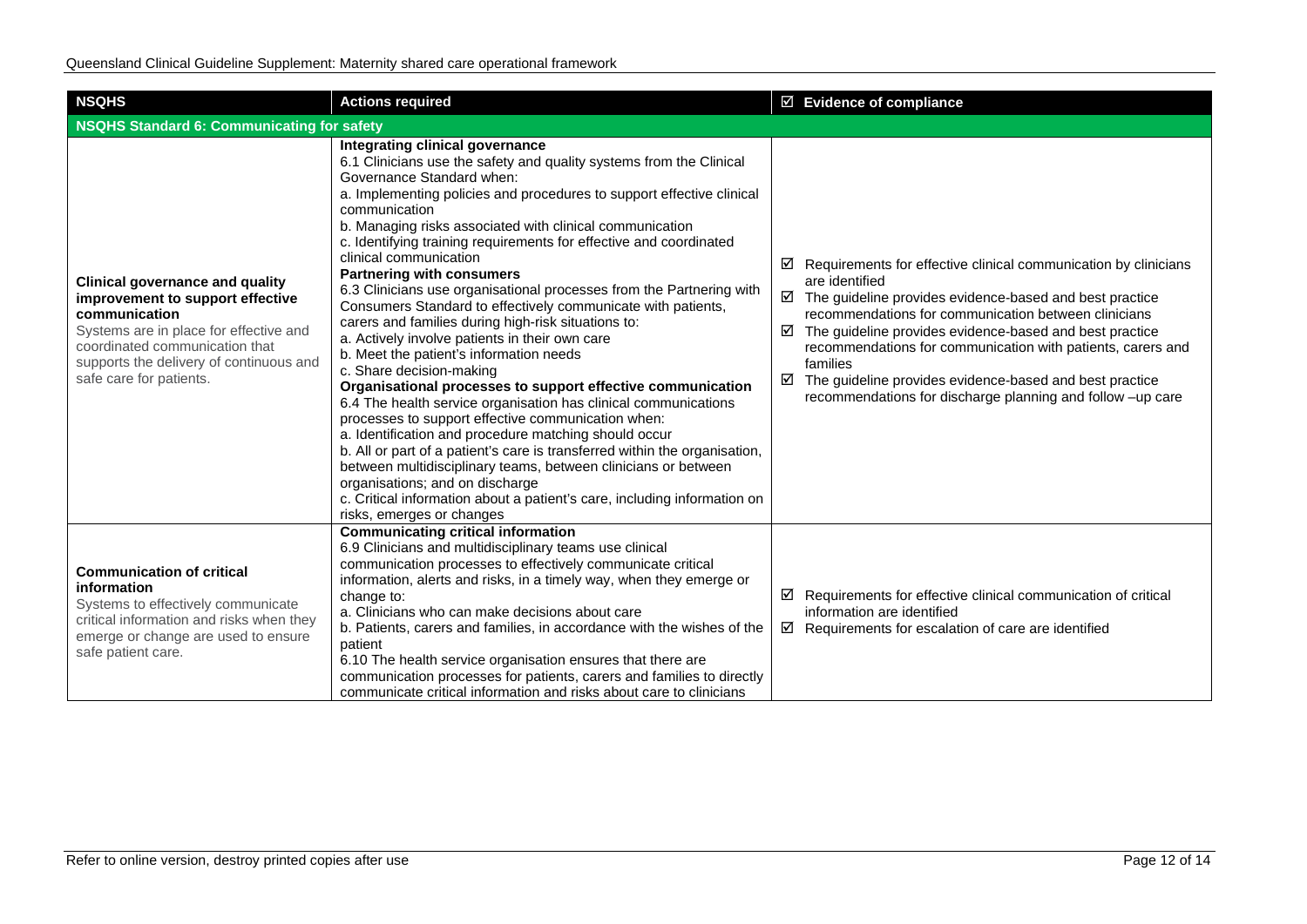| <b>NSQHS</b>                                                                                                                                                                                 | <b>Actions required</b>                                                                                                                                                                                                                                                                                                                                                                                                                                                                                                                                                                                                                                                                                                                                                                                                                                                                                                                                                                             | $\boxtimes$ Evidence of compliance                                                                                                                                                    |  |  |
|----------------------------------------------------------------------------------------------------------------------------------------------------------------------------------------------|-----------------------------------------------------------------------------------------------------------------------------------------------------------------------------------------------------------------------------------------------------------------------------------------------------------------------------------------------------------------------------------------------------------------------------------------------------------------------------------------------------------------------------------------------------------------------------------------------------------------------------------------------------------------------------------------------------------------------------------------------------------------------------------------------------------------------------------------------------------------------------------------------------------------------------------------------------------------------------------------------------|---------------------------------------------------------------------------------------------------------------------------------------------------------------------------------------|--|--|
| NSQHS Standard 6: Communicating for safety (continued)                                                                                                                                       |                                                                                                                                                                                                                                                                                                                                                                                                                                                                                                                                                                                                                                                                                                                                                                                                                                                                                                                                                                                                     |                                                                                                                                                                                       |  |  |
| <b>Correct identification and procedure</b><br>matching<br>Systems to maintain the identity of the<br>patient are used to ensure that the<br>patient receives the care intended for<br>them. | Correct identification and procedure matching<br>6.5 The health service organisation:<br>a. Defines approved identifiers for patients according to best-<br>practice guidelines<br>b. Requires at least three approved identifiers on registration and<br>admission; when care, medication, therapy and other services are<br>provided; and when clinical handover, transfer or discharge<br>documentation is generated                                                                                                                                                                                                                                                                                                                                                                                                                                                                                                                                                                             | Requirements for safe and for correct patient identification are<br>☑<br>identified                                                                                                   |  |  |
| <b>Communicating at clinical handover</b><br>Processes for structured clinical<br>handover are used to effectively<br>communicate about the health care of<br>patients.                      | <b>Clinical handover</b><br>6.7 The health service organisation, in collaboration with clinicians,<br>defines the:<br>a. Minimum information content to be communicated at clinical<br>handover, based on best-practice guidelines<br>b. Risks relevant to the service context and the particular needs of<br>patients, carers and families<br>c. Clinicians who are involved in the clinical handover<br>6.8 Clinicians use structured clinical handover processes that<br>include:<br>a. Preparing and scheduling clinical handover<br>b. Having the relevant information at clinical handover<br>c. Organising relevant clinicians and others to participate in clinical<br>handover<br>d. Being aware of the patient's goals and preferences<br>e. Supporting patients, carers and families to be involved in clinical<br>handover, in accordance with the wishes of the patient<br>f. Ensuring that clinical handover results in the transfer of<br>responsibility and accountability for care | The guideline acknowledges the need for local protocols to<br>☑<br>support transfer of information, professional responsibility and<br>accountability for some or all aspects of care |  |  |